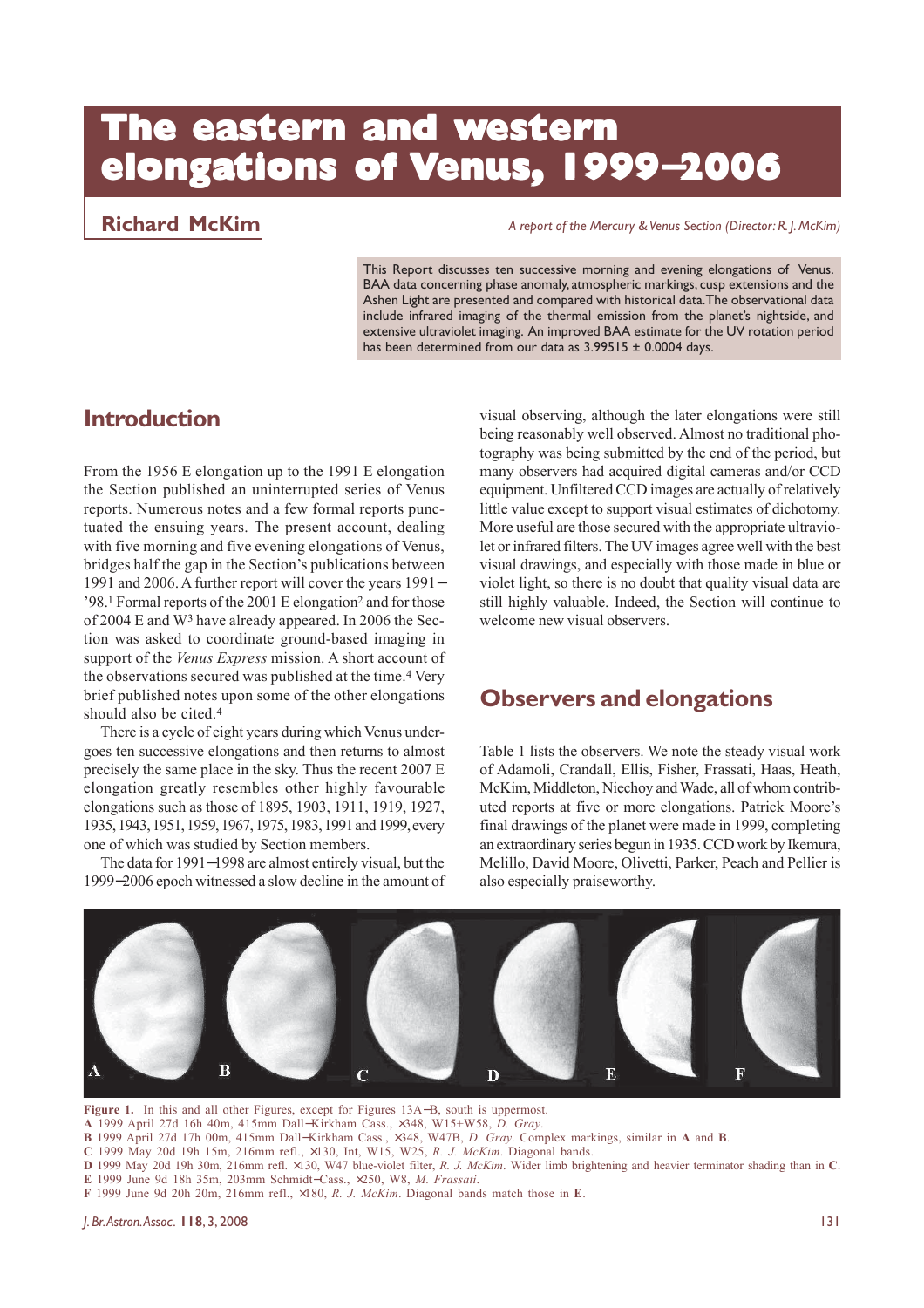Tables 2 and 3 summarise key dates. Meeus<sup>5</sup> has tabulated the geocentric ecliptic latitude of Venus at inferior conjunction (IC). This effectively gives the angular separation between the centres of Venus and the Sun (to within  $\pm 0^{\circ}$ .1). Refer to Table 3.

### **The observations**

#### *Dark markings*

These were entirely typical, consisting mostly of horizontal or diagonal bands. The collars at the N and S cusps were rarely prominent, though very often noted as being present. Reports of exceptionally dark collars come from 2002 E only. We refer to the dark markings in the following only if there were some definite trends established, if there was clear evidence of the 4-day period, if there was good accord between observers or if markings were especially prominent. We regard the terminator shading as a constant (and therefore unremarkable) feature. Technical data for UV filters have been published elsewhere.3

#### *1999 E*

On April 3 Heath remarked upon the dark collars visible around each cuspidal area. Gray surely had the best view of any observer on April 27, when the complex markings visible (Figures 1A−B) were similar in both yellow and blue-violet light. McKim saw the inclined belts well on May 20 in yellow light (Figures 1C− D), but on this occasion the view seemed different at shorter wavelengths. He made a similar W15 drawing on June 6. Frassati and McKim made similar sketches of inclined belts on June 9 (Figures 1E−F), resembling the latter's May 20 view five rotations later.

Melillo contributed UV images that showed the belts well.

#### *1999 W*

On Sept 18 Heath and Steele recorded three identical horizontal bands (which Heath's larger aperture and brighter image reduced to apparent terminator stubs). Both these observers recorded the same dusky equatorial patch on the *f.* side on Oct 26 (Figures 2A−B). (Other accordances have been discussed by

#### **Table 1. Observers of Venus, 1999**−**2006**

The list excludes those who only contributed work relating to the Venus transit of 2004. These observers have already been acknowledged in the appropriate elongation report.<sup>3</sup>

| Name                             | Location                                        | Instrument(s) $\sqrt{$}$                     | Elongations<br>covered#       |
|----------------------------------|-------------------------------------------------|----------------------------------------------|-------------------------------|
| G. Adamoli                       | Verona, Italy                                   | 108mm OG, 125mm M-C EGHIJ<br>& 235mm S–C     |                               |
| T. Akutsu**                      | Tochigi, Japan                                  | 320mm refl.                                  | Н                             |
| D. L. Arditti**                  | Edgware, Middlesex                              | $254$ mm D-K                                 | $_{\rm{IJ}}$                  |
| A. Ayiomamitis**                 | Athens, Greece                                  | $355$ mm S-C                                 | G                             |
| P. Barker                        | Christchurch, New Zealand 127mm OG              |                                              | A                             |
| R. M. Baum                       | Chester                                         | $152$ mm M-C                                 | L                             |
| S. Beaumont                      | Kendal, Cumbria                                 | $203$ mm S-C                                 | <b>CDEF</b>                   |
| R. Bosman**                      | Enschede, Holland                               | 279mm S-C                                    | J                             |
| R. D. Bowen<br>R. Braga          | Wakefield, W. Yorks.                            | 300mm refl.<br>$102mm$ OG,                   | C<br>C                        |
| (with R. de Manzano*)            | Corsico, Italy                                  | $127$ mm M-C                                 |                               |
| C. E. R. Brook                   | Plymouth                                        | $60$ mm $OG$                                 | ABC                           |
| M. Brown*                        | York                                            | 370mm refl.                                  | C                             |
| N. D. Bryant**                   | Lesmahagow, Scotland                            | 300mm S–C                                    | J                             |
| A. Carbognani                    | Parma, Italy                                    | $110mm$ OG, $203mm$ refl.                    | E                             |
| J. A. Clark**                    | Gravesend, Kent                                 | 203mm S-C                                    | <b>GH</b>                     |
| E. Colombo                       | Cambio and Gambarana,                           | 80mm OG, 150mm M-C                           | <b>CDGI</b>                   |
|                                  | Italy                                           | & 152mm refl.                                |                               |
| J. A. Cooper**                   | Northampton                                     | 178mm Mak-Newt.                              | G                             |
| E. Y. Crandall*                  | Winston-Salem, North                            | 76mm OG &                                    | <b>BCDFH</b>                  |
|                                  | Carolina, USA                                   | $254$ mm refl.                               |                               |
| D. H. DeKarske<br>D. Del Valle** | Colorado Springs, USA<br>Aguadilla, Puerto Rico | 254mm refl.<br>$203$ mm S-C                  | F<br><b>CDH</b>               |
| E. L. Ellis                      | St. Albans                                      | 90mm OG & 203mm S–C                          | <b>BCEFGI</b>                 |
| L. H. Field                      | Christchurch, New Zealand 178mm M-C             |                                              | A                             |
| D. Fisher                        | Sittingbourne, Kent                             | $215$ mm refl.                               | ACDEFGHIJ                     |
| M. Foulkes                       | Hatfield, Herts.                                | 300mm telephoto lens                         | Ι                             |
| M. Frassati                      | Crescentino, Italy                              | $203$ mm S-C                                 | ABCDEFG                       |
| M. H. Gaiger                     | Kingston on Thames,<br>Surrey                   | 220mm refl.                                  | FG                            |
| M. Giuntoli                      | Pistoia, Italy                                  | 90mm OG & 203mm S-C                          | <b>CFIJ</b>                   |
| D. L. Graham                     | Truro, Cornwall                                 | 80mm OG                                      | A                             |
| D. Gray                          | Kirk Merrington,<br>Co. Durham                  | 415mm D–K                                    | AB                            |
| P. T. Grego                      | Rednal, Brimingham                              | $127$ mm M-C                                 | J                             |
| W. H. Haas                       | Las Cruces, New Mexico,                         | $152$ mm, 203mm &                            | ABEFG                         |
| J. P. Hatton**                   | USA<br>Mill Valley, California,                 | 320mm refls.<br>$235$ mm S-C                 | <b>GHJ</b>                    |
| A. W. Heath*                     | USA & Noordwijk, Holland<br>Long Eaton, Notts.  | 76mm OG, 203mm M-C                           | ABCEFGHIJ                     |
|                                  |                                                 | & 254mm refl.                                |                               |
| M. J. Hendrie                    | Colchester, Essex                               | $152mm$ OG                                   | G                             |
| T. Ikemura*/**<br>J. Jefferson** | Nagoya City, Japan<br>Ruislip, Middlesex        | 310mm refl.<br>$127$ mm S-C                  | <b>CDGHIJ</b><br>$_{\rm{IJ}}$ |
| G. F. Johnstone                  | Birdingbury, Warwicks.                          | $200$ mm S $-C$                              | A                             |
| B. A. Kingsley                   | Maidenhead, Berks.;                             | $279$ mm S-C                                 | J                             |
|                                  | Barbados, W. Indies                             |                                              |                               |
| W. Kivits**                      | Siebengewald, Holland                           | $305$ mm S-C                                 | J                             |
| P. Lawrence                      | Selsey, W. Sussex                               | $102mm$ OG                                   | G                             |
| P. R. Lazzarotti**               | Massa and Rocchetta.                            | 252mm refl.                                  | <b>GH</b>                     |
| (with P. Guidoni)                | Italy                                           |                                              |                               |
| H-G. Lindberg**                  | Skultana, Sweden                                | 254mm Schmidt–Newt.                          | J                             |
| E. Lomeli**                      | Sacramento, California,<br>USA                  | $235$ mm S-C                                 | J                             |
| N. Longshaw                      | Oldham, Lancs.                                  | $102$ mm S-C                                 | L                             |
| J. C. McConnell                  | Moira, Co. Down,<br>Northern Ireland            | $90 \text{mm}$ S-C                           | A                             |
| L. T. Macdonald                  | Newbury, Berks.                                 | 222mm refl.                                  | CD                            |
| R. J. McKim                      | Oundle and Upper                                | 70mm, 76mm &                                 | ABCDEFGHI                     |
|                                  | Benefield, Northants.                           | $102mm$ OGs; $216mm$ refl.<br>& 410mm D-K    |                               |
|                                  | Colchester, Essex                               | $152mm$ OG                                   |                               |
| G. McLeod                        | Reay, Caithness,                                | $152mm$ OG                                   | <b>DEFH</b>                   |
|                                  | Scotland                                        |                                              |                               |
| F. J. Melillo**                  | Holtsville, NY, USA                             | $203$ mm S-C                                 | all                           |
| C. Meredith**                    | Prestwich, Manchester                           | 203mm S–C & 215mm refl. ACEG                 |                               |
| R. W. Middleton<br>D. M. Moore** | Brightlingsea, Essex                            | 127mm OG & 254mm refl. ABCFGH<br>250mm refl. | C                             |
|                                  | Phoenix, Arizona, USA                           | & 362mm Cass.                                |                               |
|                                  |                                                 |                                              |                               |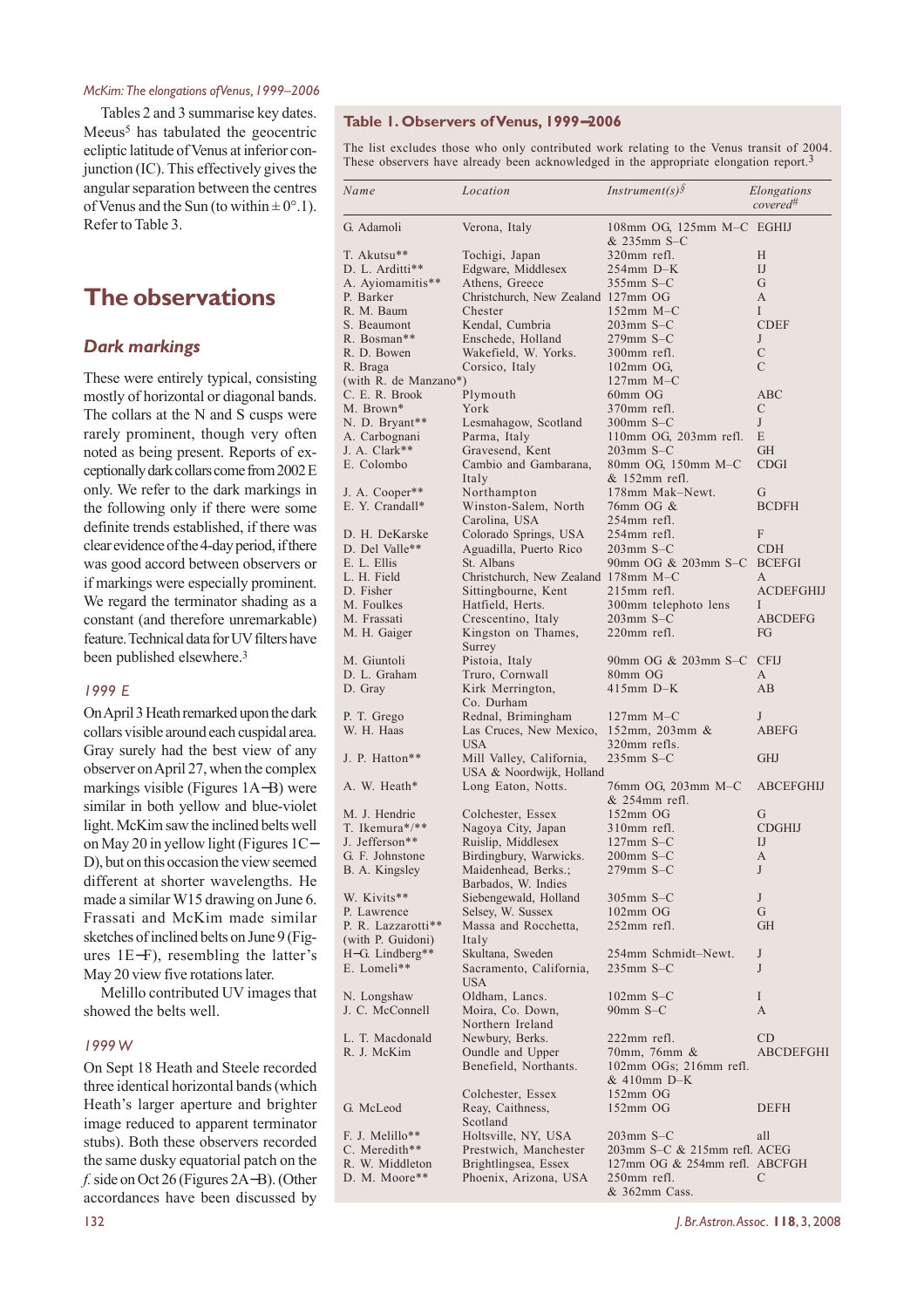| Table I. (continued) |
|----------------------|
|                      |

| Name                                     | Location                                                                                               | Instrument(s) $\sqrt{$}$             | Elongations<br>covered <sup>#</sup> |
|------------------------------------------|--------------------------------------------------------------------------------------------------------|--------------------------------------|-------------------------------------|
| P. A. Moore                              | Selsey, W. Sussex                                                                                      | 125mm OG, 320mm &<br>390mm refls.    | AВ                                  |
| D. Niechoy**                             | Göttingen, Germany                                                                                     | 102mm OG, 203mm S-C                  | all                                 |
| R. Nunes**                               | Lisbon, Portugal                                                                                       | $203$ mm S-C                         | E                                   |
| T. Olivetti**                            | Bangkok, Thailand                                                                                      | $180$ mm M-C                         | <b>HIJ</b>                          |
| R. W. Panther                            | Walgrave, Northants.                                                                                   | 60mm, 77mm &<br>90mm OGs             | FGH                                 |
| D. C. Parker**                           | Miami, Florida, USA                                                                                    | 400mm refl.                          | <b>BCE</b>                          |
| D. A. Peach*/**                          | King's Lynn, Norfolk<br>Rochester, Kent<br>Tenerife, Spain<br>Loudwater, Bucks.<br>Barbados, W. Indies | 279mm & 305mm S-C                    | <b>CEFGHJ</b>                       |
| C. Pellier**                             | Bruz and Paris, France                                                                                 | 180mm & 400mm<br>refls., $210mm$ D-K | GHI                                 |
| I. S. Phelps                             | Truro, Cornwall                                                                                        | 80mm OG                              | A                                   |
| R. W. Schmude*                           | Barnesville, and Villa                                                                                 | 102mm OG $&$                         | <b>ABCD</b>                         |
|                                          | Rica, Georgia, USA                                                                                     | 510mm refl.                          |                                     |
| B. Shaw**                                | Oakley, Hants.                                                                                         | $127$ mm OG                          | H                                   |
| R. M. Steele                             | New Farnley, Leeds                                                                                     | 80mm OG, 300mm refl.                 | <b>ABC</b>                          |
| I. Stellas                               | Athens, Greece                                                                                         | 130mm OG                             | E                                   |
| D. Storey                                | Douglas, Isle of Man                                                                                   | 150mm OG                             | <b>CDE</b>                          |
| J. Sussenbach**                          | Houten, Holland                                                                                        | $279$ mm S-C                         | J                                   |
| M. M. Taylor**                           | Glenfield, Leicester                                                                                   | $203$ mm refl. $&$                   | <b>GH</b>                           |
|                                          |                                                                                                        | $355$ mm S-C                         |                                     |
| E. T. H. Teague                          | Chester                                                                                                | 63mm OG                              | C                                   |
| L. Testa**                               | Parma, Italy                                                                                           | $152mm$ OG                           | AB                                  |
| D. B. V. Tyler**                         | Flackwell Heath, Bucks.                                                                                | $279$ mm S-C                         | HJ                                  |
| A. van Kranenberg** Vlaardingen, Holland |                                                                                                        | $235$ mm S-C                         | J                                   |
| J. Vetterlein*                           | Rousay, Orkney                                                                                         | $175$ mm M-C                         | GI                                  |
| A. Vincent*                              | Worthing, W. Sussex                                                                                    | $203$ mm S-C                         | AC                                  |
| P. Wade                                  | Morecambe, Lancs.                                                                                      | $203$ mm S-C                         | <b>ABCDEF</b>                       |
| T. Wilson                                | Jefferson City,<br>Minnesota, USA                                                                      | 90mm OG                              | E                                   |
| D. C. Wright                             | Caterham, Surrey                                                                                       | $133mm$ OG                           | A                                   |
| K. Yunoki**                              | Sakai City, Japan                                                                                      | $200$ mm refl. $&$<br>600mm Cass.    | G                                   |

§ S–C: Schmidt−Cassegrain; D–K: Dall−Kirkham Cass.; M–C: Maksutov−Cass.

**#** A = 1999E; B = 1999W; C = 2001E; D = 2001W; E = 2002E; F = 2003W; G = 2004E;  $H = 2004W$ ;  $I = 2005E$ ;  $J = 2006W$ . () denotes contributions received too late to be noted in earlier Reports.

denotes photographs (silver halide or digital); \*\* denotes CCD images

Steele and Heath elsewhere.15) On Dec 9, Patrick Moore drew a horizontal streak from the terminator attached to an 'exceptionally dark' vertical dark marking on the *f.* side. On the nearly full disk of 2000 May 14 Frassati had an excellent view of the complex markings (Figure 3A).

The collars were not pronounced. The S one was generally darker than the N one.

#### *2001 E*

In the summer of 2000 Frassati made a number of fine draw-

ings at high gibbous phase. His views of July 8, 12 and 16 show clear evidence of the 4-day periodicity in the markings (Figures 3B−D). The observations of the dark markings were entirely typical at this elongation. Under good conditions, drawings by observers compared favourably: for example, on 2001 Jan 14 Fisher and McKim agreed upon the two diagonal bands present; on Jan 17 McKim and Middleton showed

**Figure 2.** Drawings. **A** 1999 Oct 26d 06h 45m, 203mm Schmidt− Cass., ×200, Int, W44A, *A. W. Heath*. **B** 1999 Oct 26d 07h 24m, 80mm OG, ×225, Int, W15, W25, W58, *R. M. Steele*.

 $\bf{B}$ 

a central dark terminator feature, from which a band ran in the S*p.* direction.

David Moore's fine UV images (Figures 4A−D) showed the markings in detail. Note in particular the exceptionally strong horizontal bands on Dec 3, and the Cshaped shading partly visible at the limb on Dec 22. Steele2 has further reproduced and compared UV images by Moore and Melillo with the Section's drawings.

The cusp collars were often present, but weak, visually. Ellis paid special attention to them. On 2000 Dec 15 he found the S collar clearly visible; on Dec 28 both collars showed up well. The S collar was more prominent than the N to him during Jan 6− Feb 5. During Feb the S collar became fainter. On Jan 29 (Ellis) and 31 (Schmude) both collars showed up equally well. In UV light the collars were much darker, with the N one appearing very dark on Dec 22 (Moore;

Figure 4B) and again six rotations later on Jan 15 (Parker).

#### *2001 W*

On some dates the markings were especially well seen, but there is no special feature to record here. Frassati found the S*f*. limb of the thin crescent partly shaded on April 8. Diagonal dark markings were very well seen by McKim on May 22 and 23 (Figures 5A−B), the latter drawing according well with one by Fisher. Fisher and Del Valle also agreed in portraying complex (mostly horizontal) bands on Sept 16.



**Figure 3.** Drawings by M. Frassati with 203mm Schmidt−Cass. Note bright S cusp-cap and evidence of 4-day period in **B**−**D**.

**A** 2000 May 14d 09h 58m, ×200, W56. Seeing I!; **B** 2000 July 8d 12h 40m, ×250, W80A; **C** 2000 July 12d 14h 50m, ditto; **D** 2000 July 16d 11h 30m, ditto.

#### *McKim: The elongations of Venus, 1999–2006*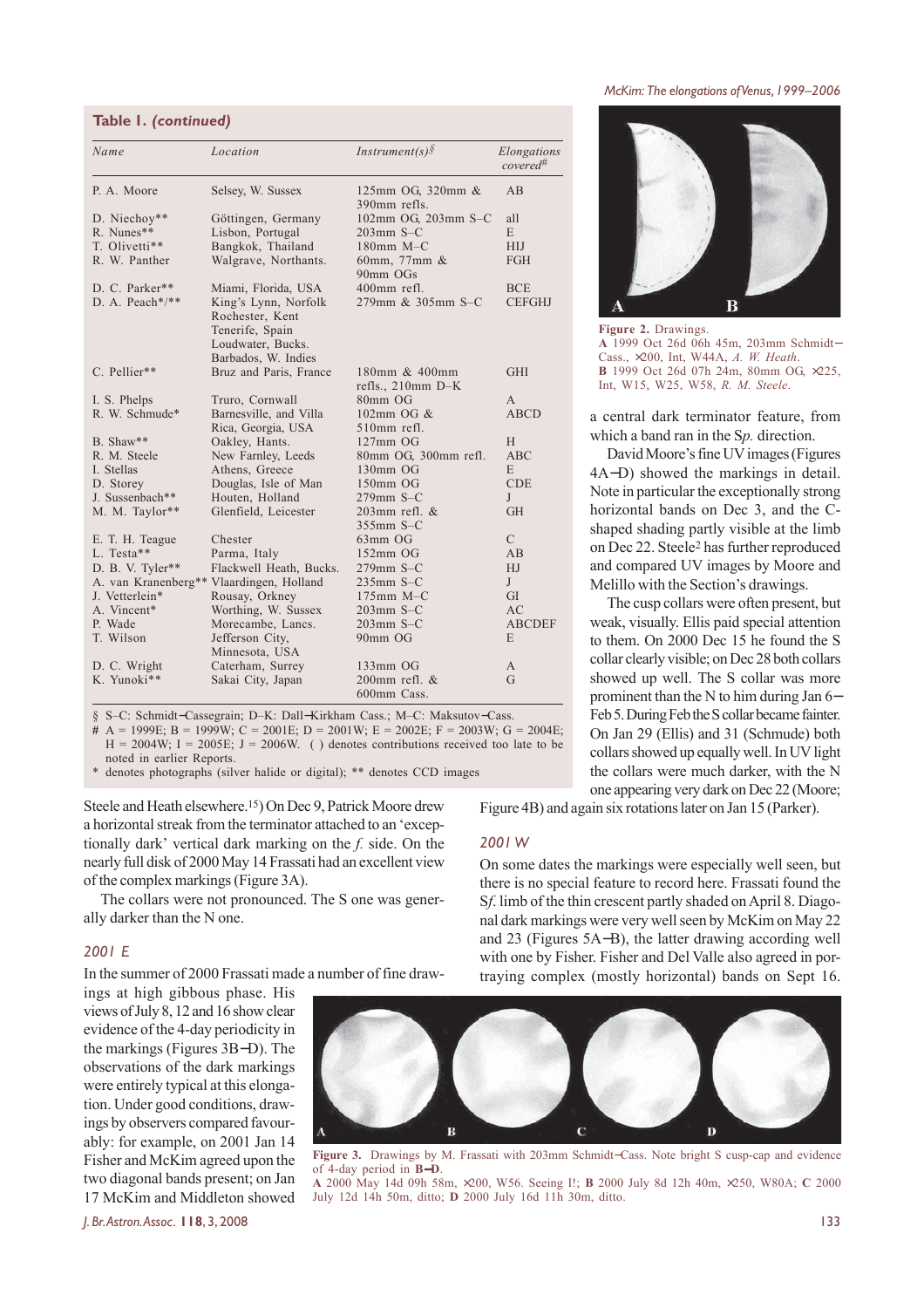

**Figure 4.** CCD images by D. M. Moore with 250mm refl. (**C, D**) or 360mm Cass. (**A, B**) and 365nm Schuler UV filter. **A** 2000 Dec 3d 17h 49m; **B** 2000 Dec 22 00h 09m; **C** 2001 Jan 14d 00h 34m; **D** 2001 Feb 5d 00h 56m

Frassati's Sept 3 and 15 drawings of the gibbous disk agree well with each other, corresponding to the same longitudes of the upper atmosphere. Frassati's drawing of Nov 1 also agrees well with Fisher's of Nov 5.

#### *2002 E*

Visual data call for few special remarks. Dusky bands were recorded from May 15 onwards. Fisher recorded three horizontal bands on May 15 and again (three atmospheric rotations later) on May 27. Haas drew complex banded markings on July 24.

Parker (July 17−Sept 14) secured especially fine images of the typical diagonal banding in UV light, but too few in number for further analysis (Figures 6A−D). Melillo's small but systematic images showed many examples of the 4-day rotation of the dark markings. On July 16 Melillo experimented with different filters and found that the UV markings were also recorded through a blue-violet W47 filter combined with an IR-blocker. (This fact would later be utilised by other CCD observers.) The W80A light blue filter did not record the UV markings.

Collars to the cusps were often seen but rarely prominent. In June the S collar was the more prominent. Adamoli found the S collar very dark (intensity 4+) on June 29 and 30, and the N collar even more so on Aug 30 (intensity 5, quite exceptional for any Venusian feature). Haas also drew the S collar clearly, and more prominently than the northern, on July 24.

#### **Table 2. Venus elongations, 1999**−**2006**

| $SC*$       | $GEE*$      | $IC^*$      | $GEW^*$        | $SC^*$      |
|-------------|-------------|-------------|----------------|-------------|
| 1998 Oct 30 | 1999 Jun 11 | 1999 Aug 20 | 1999 Oct 30    | 2000 Jun 11 |
| 2000 Jun 11 | 2001 Jan 17 | 2001 Mar 30 | $2001$ Jun $8$ | 2002 Jan 14 |
| 2002 Jan 14 | 2002 Aug 22 | 2002 Oct 31 | 2003 Aug 18    | 2003 Aug 18 |
| 2003 Aug 18 | 2004 Mar 29 | 2004 Jun 8  | 2004 Aug 17    | 2005 Mar 31 |
| 2005 Mar 31 | 2005 Nov 3  | 2006 Jan 13 | 2006 Mar 25    | 2006 Oct 27 |

\* SC= Superior conjunction; GEE = Greatest elongation east; IC = Inferior conjunction; GEW =Greatest elongation west

**Table 3. Venus inferior conjunctions, 1999**−**2006**

| Inferior conjunction | Geocentric ecliptic<br>latitude of Venus |
|----------------------|------------------------------------------|
| 1999 Aug 20          | $-8^{\circ}$ 07'                         |
| 2001 Mar 30          | $+8^{\circ} 01'$                         |
| 2002 Oct 31          | $-5^{\circ}$ 42'                         |
| 2004 Jun 8           | $-0^{\circ}$ 11' (transit)               |
| 2006 Jan 13          | $+5^{\circ} 30'$                         |

#### *2003 W*

On Dec 1 a rather dark terminator projection was apparent in the S hemisphere to Frassati (Figure 7A) and Middleton. On Jan 7 McKim (Figure 7B) and Panther agreed upon a similar feature. The same markings recurred to McKim one atmospheric rotation later on Jan 11 (Figure 7C), and were largely confirmed by Gaiger (Figure 7D). Streaky, mostly horizontally banded markings were apparent on the nearly full disk to Fisher in 2003 May and Aug, and Niechoy also made many records of them.

#### *2004 E*

These data have been described at length elsewhere.3 Both diagonal and horizontal bands were seen. The UV images revealed a number of C- and Y- shaped shadings exhibiting

the 4-day period. Polar collars were not conspicuous, but the southern one was the more prominent.

#### *2004 W*

These data have also been described elsewhere.3 Markings were typical. We take the opportunity of



**Figure 5.** Drawings by R. J. McKim with 102mm OG ×120, showing diagonal bands. **A** 2001 May 22d 09h 00m **B** 2001 May 23d 11h 15m

reproducing a series of previously unpublished blue-violet images by Olivetti that show the same − but nonetheless variable − markings at successive atmospheric rotations (Figures 8A−D).

The S collar was more prominent than the N in the UV images, and from Sept 19 to Nov 6 these images revealed a higher latitude circumpolar belt within the S cuspidal area.

#### *2005 E*

Most of the visual data were due to Adamoli, who succeeded in observing horizontal or diagonal banding on several occasions. McKim glimpsed a diagonal band on June 27. Adamoli's drawings of Aug 8 and 24 portray the same southern horizontal band (confirmed by Olivetti's violet image on the same date), four atmospheric rotations apart. A pair of horizontal bands was drawn by Fisher on June 19 and Panther on June 27, two rotations apart, and again by

Panther on Aug 1 and Adamoli on Aug 5, one rotation apart.

McKim did not see polar collars on June 27. The N collar was seen as a dark feature from July 19 onwards (appearing especially dark to Adamoli [intensity 4.5] on July 27), but it faded considerably from Aug 29 and was not conspicuous after dichotomy; the S collar was recorded from July 24 onwards, initially faint, then darkening (especially on Aug 12, 19, 24). It was more conspicuous than the N collar in Sept, and was not very obvious after dichotomy.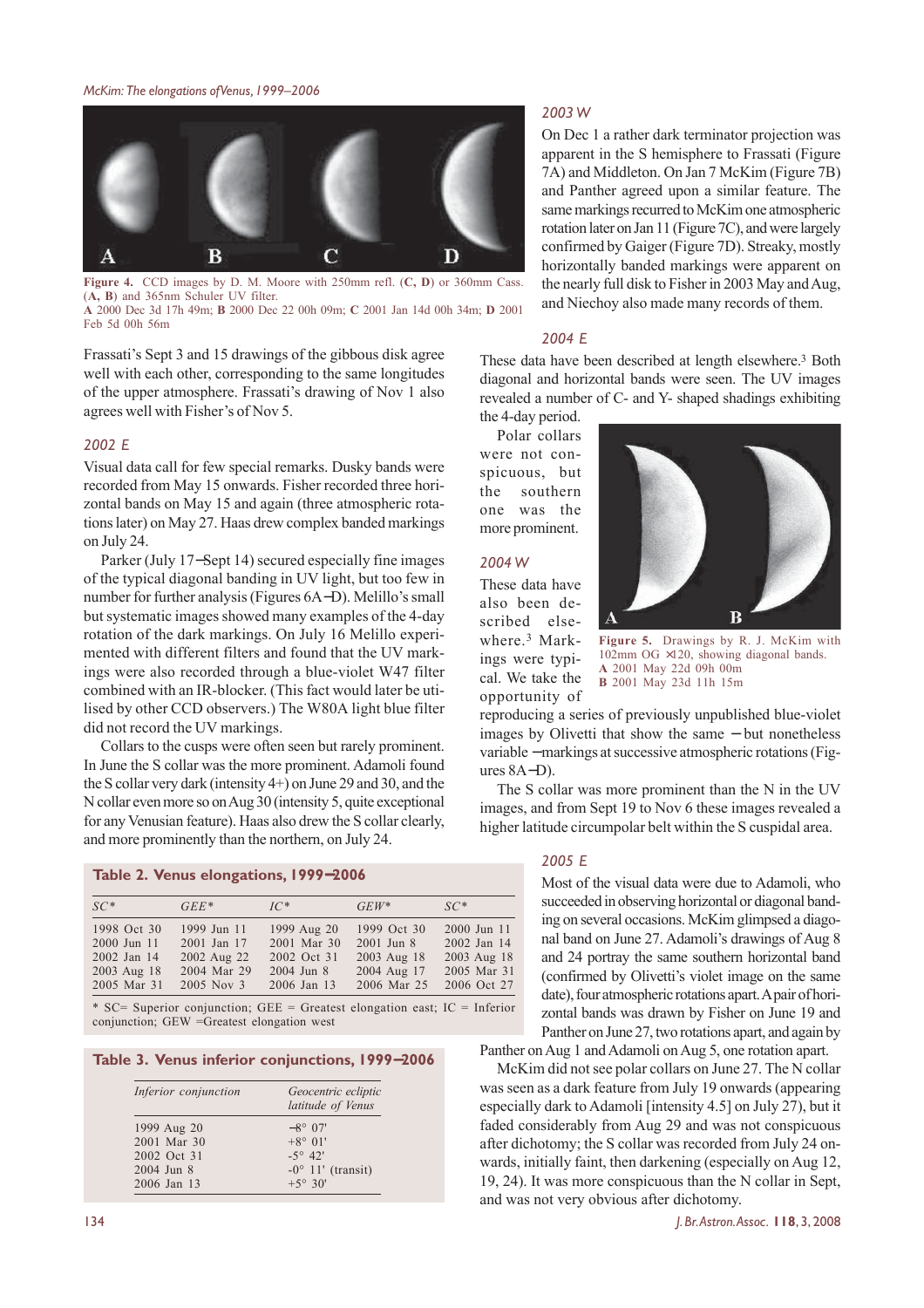*McKim: The elongations of Venus, 1999–2006*



**Figure 6.** CCD images by D. C. Parker with 410mm refl. and 355nm UV filter.

**A** 2002 July 17d 00h 39m; **B** 2002 Aug 19d 00h14m; **C** 2002 Sept 14d 23h 32m; **D** 2002 Sept 17d 23h 01m

Pellier's UV image of June 18 shows strong horizontal features including a dark N collar. Horizontal banding is very

apparent in the violet or UV images by Arditti, Melillo and Olivetti from Aug until Dec 10, but the collars never appeared strong during this later period.

#### *2006 W*

For this elongation there were far more UV images than visual drawings. In the UV, broad horizontal dark markings surrounded the cusp-caps at many longitudes and the classic Y- or Ψ-shaped markings were much in evidence (Figures 9, 10A−C). Sussenbach produced an ultraviolet atmospheric chart for July 12−17 (Figure 10D). More than once van Kranenburg simultaneously recorded a Yshaped marking in both blue light and in the UV. The 4-day period was sufficiently obvious (in the images of April 13 and 21, for example (Figure 9)).

#### *Atmospheric rotation period*

Given the large number of ultraviolet images available for 1999−2006, it was possible to make several measurements of the rotation period of the atmosphere. In particular, it was possible reliably to identify the characteristic UV markings over a number of

months or years, and thus to improve upon the 2004 results.<sup>3</sup>



**Figure 7.** Drawings.

**A** 2002 Dec 1d 07h 30m, 203mm Schmidt−Cass., ×250, W80A, *M. Frassati*. The location of a small light patch is indicated.

**B** 2003 Jan 7d 07h 50m, 410mm Dall−Kirkham Cass., ×256, *R. J. McKim*. S cusp blunted. The shading at the *f*. limb was seen one rotation later in **C**. **C** 2003 Jan 11d 07h 10m, 410mm Dall−Kirkham Cass., ×256, *R. J. McKim*. Bright

cusps and diagonal bands.

**D** 2003 Jan 11d 08h 00m, 220mm refl., ×224, *M. H. Gaiger.* Compare with **C**.

 $\overline{\mathbf{B}}$  $\overline{C}$  $\overline{\mathbf{D}}$ 

**Figure 8.** Blue-violet images that show the same region at intervals of two (**A**−**C**) or three (**D**) atmospheric rotations. Parts of the chevron pattern, seen diverging from the terminator, are sometimes veiled by higher cloud. Also note the growth of the S cusp-cap between **A** and **B**. Images by T. Olivetti with 180mm Mak−Cass., Astromeccanica KC381 CCD camera, with W47 (blue-violet) and IR-blocking filters combined.

**A** 2004 Oct 7d 22h 38m; **B** 2004 Oct 15d 23h 29m; **C** 2004 Oct 23d 23h 36m; **D** 2004 Nov 4d 23h 21m



**Figure 9.** CCD images by D. A. Peach in 2006 April with 235mm Schmidt−Cass. Top row (**A**−**D**): 365nm Schuler UV filter images. Bottom row (**E**−**H**): 1-micron IR images.

**A** April 13d 09h 42m; **B** April 15d 09h 40m; **C** April 20d 09h 39m; **D** April 21d 10h 00m; **E** April 13d 09h 28m; **F** April 15d 09h 20m; **G** April 20d 09h 53m; **H** April 21d 09h 49m

One simply picks an image with highly characteristic dark

features, if possible of the type allowing of longitude measurement, and then tries to match it with another image, either earlier or later. The first images showing enough detail for such measures date from 2001 E. However, the best success was obtained by comparing the most characteristic UV marking (one of the permanent Y-shaped features) from 2004 W with 2006 W:

**A:** T. Olivetti 2004 Oct 29d 23h 17m JD 2453283.4701 (Figure 6F, Ref. 3)

**B:** A. van Kranenburg 2006 Jul 15d 04h 44m JD 2453931.6972 (Figure 10A, this paper)

**C:** J.Sussenbach 2006 Jul 15d 05h 45m JD 2453931.7396 (Figure 10B, this paper)

**A** to **B** interval 623.2271d; 156 rotations; period  $=$ 3.9950d

**A** to **C** interval 623.2695d; 156 rotations; period = 3.9953d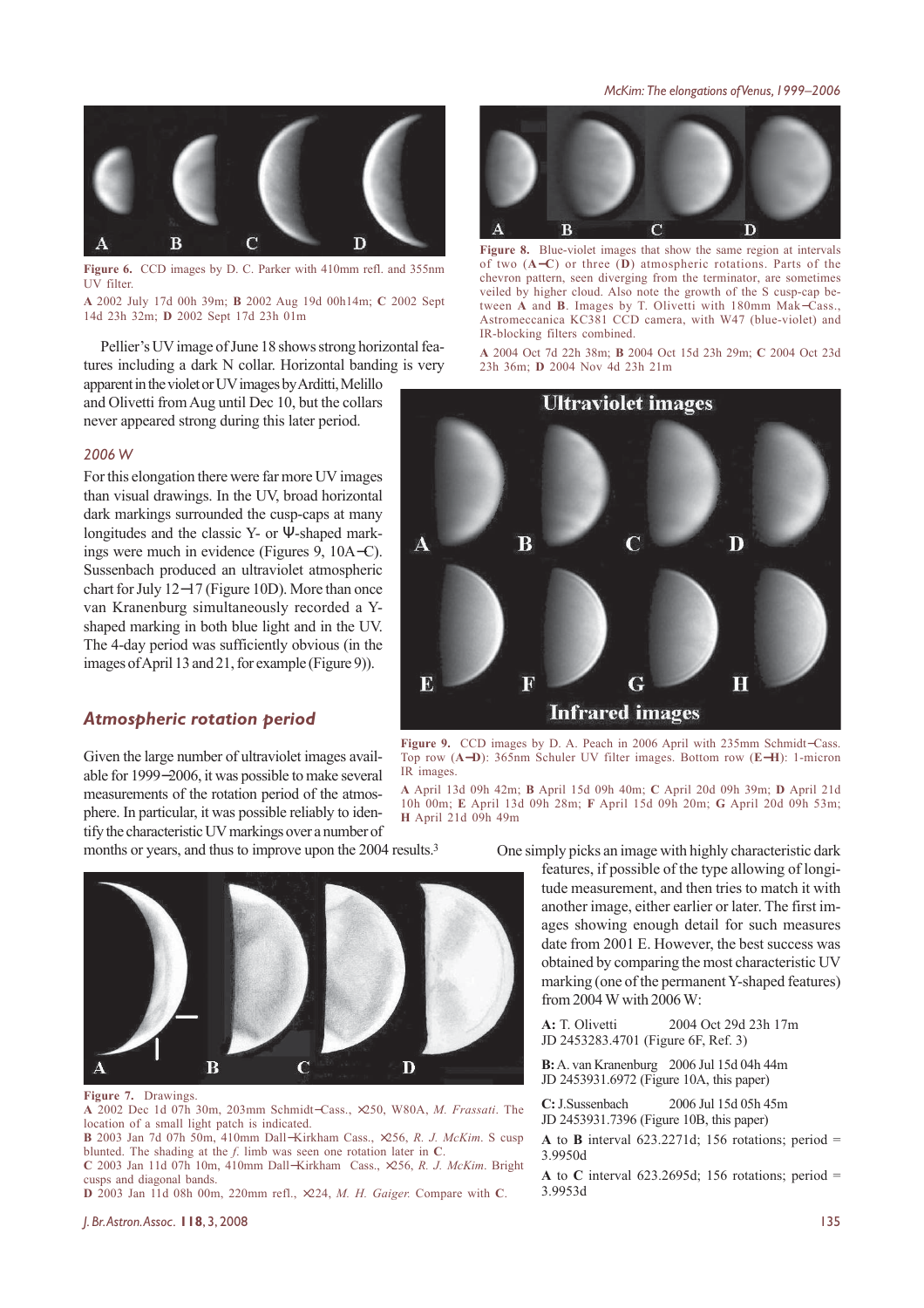

**Figure 10.** UV images and maps.

**A** 2006 July 15d 04h 44m, 235mm Schmidt−Cass., Lumenera CCD camera, 355nm Baader UV filter, *A. van Kranenburg*. Note the prominent Y marking.

**B** 2006 July 15d 05h 45m, 279mm Schmidt−Cass., ATK 2HS CCD camera, 365nm Schuler UV filter (two images), *J. Sussenbach*. Compare with **A**.

**C** 2006 July 14d 06h 22m, 356mm Schmidt−Cass., 355nm Baader UV filter, *D. B. V. Tyler.* The Y and Ψ markings are absent: instead, dark collars border the light cuspidal areas.

**D** A partial UV map compiled by J. Sussenbach from his own UV images of 2006 July 12, 13 and 15 and from R. Bosman's image of July 14. The longitudes adopted are purely arbitrary but based on a precise 4-day period. Latitudes are planetocentric.

**E** General Venus atmosphere chart reproduced from the paper by Boyer & Guérin,7 in which longitude zero is formally defined as the intersection of the three branches of the Y marking.

The displacement of the marking in longitude between these images is very small, and can be ignored. (The same marking was recorded in a number of other images from 2006 W, but none were as sharp as the ones chosen; some success was also had by measuring drawings, but the results are not given here.) Adding an estimate of the probable error we have 3.99515±0.0004d for the average period. This is an improvement over the 2004 BAA figure of 3.996±0.001d,3 and may also be favourably compared with the final result of Boyer *et al.,* which was 3.99525±0.00001d.6

It is interesting to compare the 2006 chart (Figure10D) with Boyer & Guérin's general chart<sup>7</sup> showing the permanent UV markings (Figure10E).

There are pitfalls with the process of identification. On the face of it, images by Peach and Pellier dated 2004 Sept 16

(Ref. 3, Figure 6B) look identical to another by Peach dated 2006 April 21 (this paper, Figure 9D). Calculation shows that these images differ in longitude by some 90°, so each has imaged one of the two (very similar) Y- or Ψ-shaped markings. Despite a number of other initially promising pairs, no other truly satisfactory match could be obtained.

#### *Dichotomy*

Although observers used a variety of filters, most visual records of phase were in white light. The discrepancy in phase was, as always, larger at shorter wavelengths. The following data refer to white light or yellow filter (W15) observations, except where stated.

#### *1999 E*

The consensus was that the terminator was convex on June 1, straight on June 3 and concave next day. Therefore dichotomy occurred on June 3.

#### *1999 W*

Heath recorded a 50% phase on Nov 2, and this date for apparent dichotomy was confirmed by graphical interpolation of available data (especially Heath and Steele15) for a few weeks either side.

#### *2001 E*

The most consistent visual observers agreed that the terminator appeared straight, with phase 50%, on Jan 13−16, giving a median date of Jan 15. (This was also Steele's conclusion.2) Parker's processed UV image of Jan 15 showed a crescent phase.

#### *2001 W*

Visual observers agreed that dichotomy occurred after June 8. Both Del Valle and Fisher recorded a dichotomised disk on June 9, although there is then a gap in the daily record until June 26.

#### *2002 E*

According to Adamoli, Ellis and Heath, apparent dichotomy occurred on Aug 12−16, with a median date of August 14.

#### *2003 W*

The relevant observations are not numerous, but Ellis and Heath both recorded a phase of precisely 50% on Jan 16.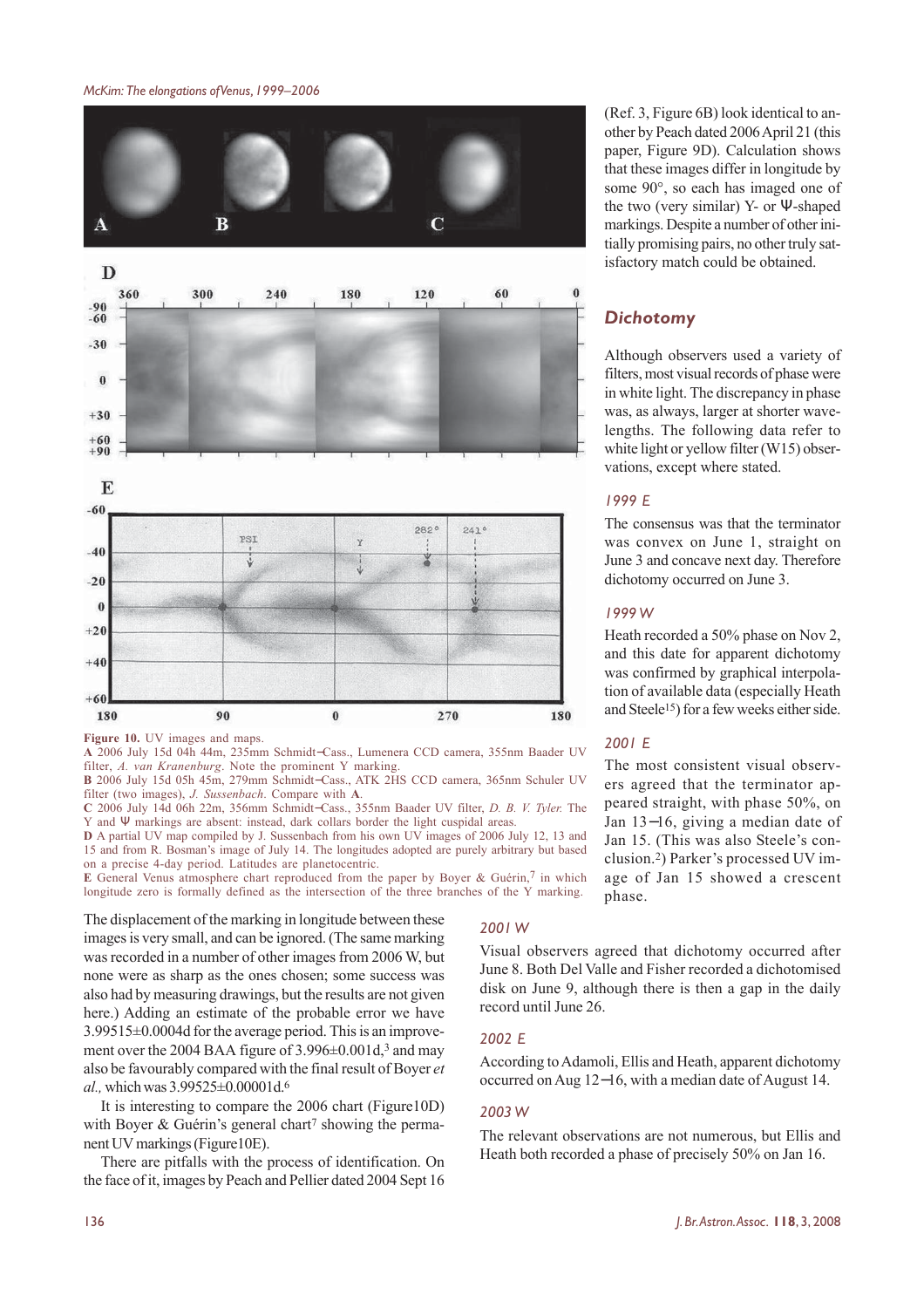**Table 4. Venus phase anomaly data, 1999**−**2006**

| Elongation | Date of dichotomy* |                  | $\text{Anomaly}^*$ |
|------------|--------------------|------------------|--------------------|
|            | Predicted          | <i>Observed</i>  |                    |
| 1999 E     | Jun 10.92          | Jun <sub>3</sub> | 7d early           |
| 1999 W     | Oct 30.03          | Nov $2$          | 3d late            |
| 2001 E     | Jan 19.48          | Jan $15$         | 4d early           |
| 2001 W     | Jun 8.95           | Jun <sub>9</sub> | 1d late            |
| 2002 E     | Aug 20.06          | Aug 14           | 5d early           |
| 2003 W     | Jan 10.74          | Jan $16$         | 6d late            |
| 2004 E     | Mar 31.63          | Mar $28$         | 3d early           |
| 2004 W     | Aug 17.49          | Aug 23           | 6d late            |
| $2005$ E   | Nov 2.69           | Oct 27           | 6d early           |
| 2006 W     | Mar 26.21          | Mar 29           | 3d late            |

\* The observed dichotomy date for 2004 E was based upon least-squares analysis of the observations from apparent phase 0.55 to 0.45 and was quoted as Mar  $28.9\pm0.5d$ , yielding an anomaly of  $2.7d<sup>3</sup>$ . The date for 2004 W was quoted as Aug  $23.0$ , yielding an anomaly of  $5.5d<sup>3</sup>$ . The rest have an uncertainty $\pm 1d$ and are based on estimation of the median date for phase 0.50.

#### *2004 E and 2004 W*

The data have been extensively discussed elsewhere.<sup>3</sup>

#### *2005 E*

Few data were available, but Panther found the planet exactly dichotomised on Oct 27 and this is confirmed by Olivetti's Oct 28 images.

#### *2006 W*

As noted elsewhere<sup>4</sup> the planet was dichotomised to Heath (white light) on March 29 and upon Olivetti's image (violet light) of April 1, giving a larger anomaly at shorter wavelength.

We summarise these data in Table 4. Predicted dates (correct to  $\pm 0.01$  days) are due to Meeus.<sup>8</sup> There is no obvious correlation of the magnitude of the anomaly with factors such as declination.

#### *Terminator irregularities*

Objective features were probably recorded only on a few occasions. There is a tendency to mistake the root of a dark marking at the terminator for an indentation. The Director



**Figure 11.** Drawings.

**A** 2001 Feb 23d 18h 05m, 215mm refl., ×230, Int, W25, *D. Fisher*. Terminator indentations both N and S of equator.

**B** 2001 Feb 23d 21h 29m, 102mm OG, ×230, *R. W. Schmude*. Compare with **A**.

**C** 1999 Nov 17d 07h15m, 320mm refl., ×360, *P. A. Moore*. Blunted S cusp.

has ruthlessly eliminated dubious records from the following account. The observations of 2001 Feb 23 seem to represent the most objective and well-confirmed features.

#### *1999 E*

A number of reports by lone observers were not confirmed. For instance on June 9 Frassati (Figure 1E) found slight inflexions near the N and S cusps, but Heath and McKim did not see them.

#### *1999 W*

Heath found an apparent indentation on the S*p*. side on Sept 17; on the same date Ellis drew a dark collar to the S cusp cap at the same latitude. A similar feature was drawn by Heath on Oct 5, so probably both were just markings with rather dark roots at the terminator.

#### *2001 E*

In good seeing there were several records of terminator notches. On 2000 Dec 28 Frassati reported one N of the S cusp. However, the most interesting case was on 2001 Feb 23, when four observers agreed upon an irregular terminator. Heath at 1730 UT found the terminator was not a smooth curve. Middleton at 1700−1745 UT saw an indentation in the S hemisphere. At 1805−1900 UT Fisher (1805−1905 UT) and Schmude (2129−2159 UT) confirmed this feature as well as two more northerly indents and the associated slight bulges between them. (Figures 11A−B) To Schmude the central indentation was the largest and about 1 arcsec in depth. To Fisher the indents were seen in red and white light but were not evident in blue. In an earlier observation at 1530 UT upon a daylight sky McKim (102mm OG) failed to see any terminator irregularities but he did see atmospheric bands meeting the terminator closely similar to those in Figure 9A. By 2218 UT Del Valle's drawing (reproduced elsewhere2) merely hinted at the terminator irregularities, so that these features had not been long-lived.

On March 7 Heath again found the terminator was not quite smooth. (This was exactly three atmospheric rotations later, but no irregularities had been reported on Feb 27 or March 3.)

Steele in his Section Report for the 2001 E elongation2 listed a number of possible terminator indentations, each reported by only one observer.

#### *Cusps*

The following will show that the same pattern emerges around dichotomy in E elongations concerning the variable behaviour of the N and S cusps, and that the time-course of events repeats in reverse at W elongations.

#### *1999 E*

The horns of the planet were always rounded on the gibbous disk and pointed in the crescent. Some north−south difference was apparent around dichotomy. With a straight terminator on June 3 McKim found the S cusp rounded or blunted while the N was sharp and slightly pointed.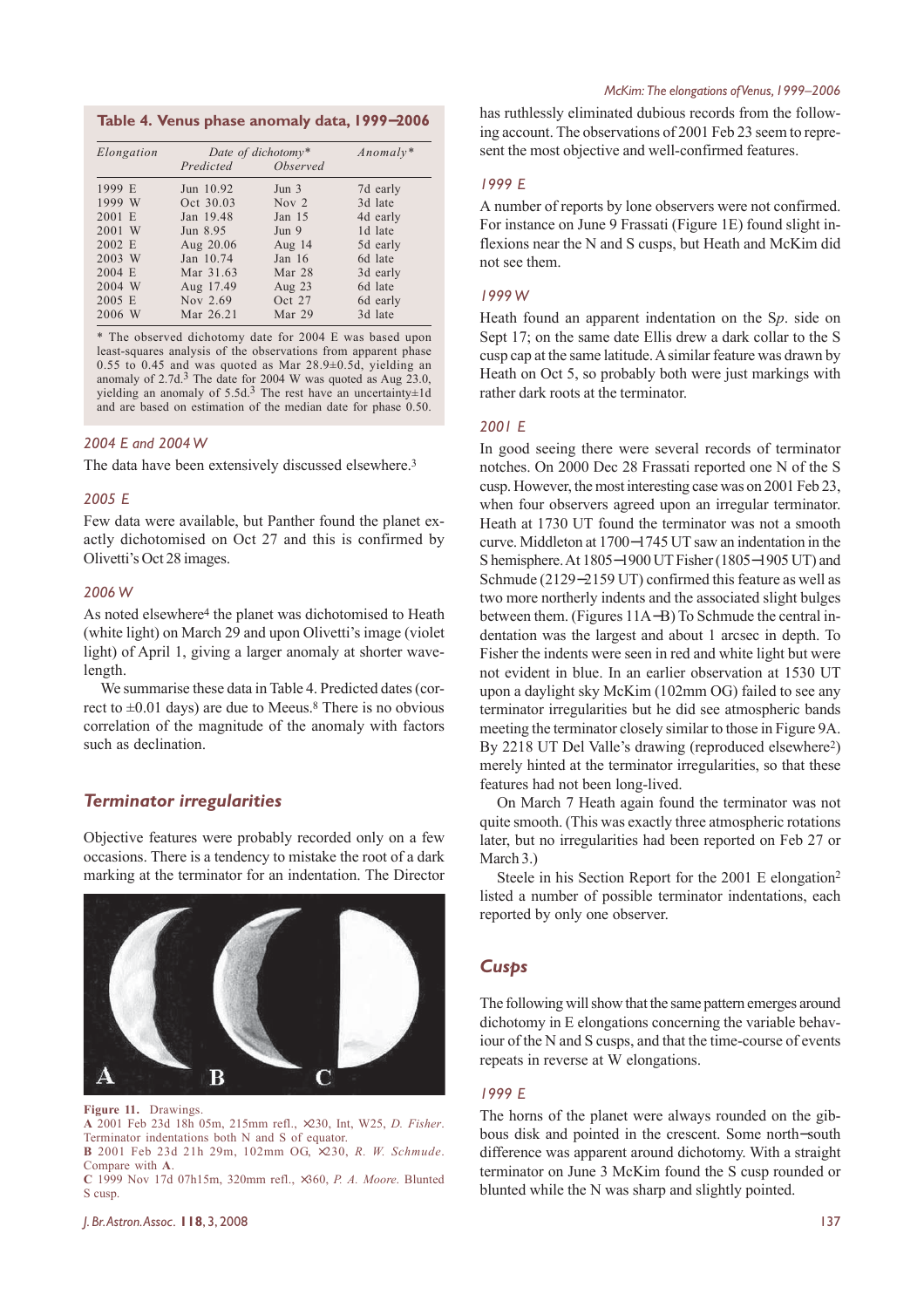

**Figure 12. A** 2002 Jan 1d 10h 00m, 203mm Schmidt−Cass., ×222, W80A, *M. Frassati*. Small S cusp and larger eccentric N one. **B** 1999 Sept 10d 05h 50m, 415mm Dall−Kirkham Cass., ×348, Int, W15, W58, *D. Gray*. Bright area on the *f*. limb with cyclonic structure. **C** 2001 March 19d 18h 20m, 75mm OG, ×90, *A. W. Heath*. In **C**−**E** note the equatorial bright patch in the narrow crescent. **D** 2001 March 19d 17h 40m, 203mm Schmidt−Cass., ×119, *C. Meredith*. **E** 2001 March 19d 18h 36m, 203mm Schmidt−Cass., SX MX5-C CCD camera, *C. Meredith*.

#### *1999 W*

On Nov 9 Frassati found the S horn blunted and the N projecting slightly. Brook had a similar view on Nov 12. On Nov 17 Patrick Moore recorded the S cusp as 'exceptionally blunt' and the N one sharp (Figure 11C). He also suspected a threadlike projection from the N cusp.

#### *2001 E*

Around dichotomy, during Jan 11−17, Bowen, McKim and Meredith agreed that the S cusp was more blunted than the north (the latter becoming pointed by Jan 14). However, Macdonald recorded an extended S cusp on Jan 14. All observers agreed both cusps to be pointed from Jan 18.

On Feb 23 Heath suspected a thread-like extension of the pointed N horn, but only with a W47 filter. Note the similarity with Moore's observation at the1999 W elongation.

#### *2001 W*

At dichotomy on June 9 Fisher saw the N cusp slightly extended and pointed, with the terminator straight.

#### *2002 E*

On Aug 2 the S cusp was more rounded than the N to McKim; to Beaumont on Aug 5 the S cusp was blunted and the N slightly extended.

#### *2004 E*

As described already elsewhere,<sup>3</sup> the S cusp was more rounded than the N a few days prior to dichotomy. After dichotomy the N horn for a few days was sharper than the S one.

### *Cusp-caps*

In summarising this period, we particularly note the exceptional size of the S cusp-cap during part of the 2004 W elongation.

#### *1999 E*

Cusp-caps were conspicuous enough, but never large nor exceptionally bright. If there was a difference between them, the N cuspidal area was more often brighter and/or larger than the S from March to June. On April 27 hints of structure in the S cusp-cap were indicated by Fisher and Gray independently. In May and June Patrick Moore found the outline of the south cap more rounded than the north (Figure 12A). On June 18 Fisher found a small brighter area within the N cap.

#### *1999 W*

Small light cusp-caps were often observed. The first sighting, of the S one only, was by Ellis on Sept 9. Both cusp-caps were visible by the end of the month. It was often found that the S one was brighter but often smaller than the N one in Oct to early Nov. During Nov the N cusp increased in size (Ellis). During 2000 Jan−May our data (mostly by Crandall and Frassati) show the S cusp to have been brighter and better defined than the N, but never large.

#### *2001 E*

Small light cuspidal areas were often present, but never very conspicuous. In 2000 June−Sept Fisher and Frassati found the S cusp cap smaller and brighter than the north. This impression was confirmed by others in the succeeding months. In Dec−Feb the S cap continued often to be the brighter and more conspicuous one, but from Dec onwards the N cap was sometimes equally prominent.

On Feb 7 Middleton found a small brilliant tip to the S cuspidal area (further details were given by Steele2), on Feb 23 Fisher2 had the same impression at each cusp, and on March 10 Heath<sup>2</sup> found a bright point within the N cap.

Small bright areas feature at the cusps on some of the UV images (Figure 4), with N and S mostly of equal prominence. However, the N limb was much the brighter on Jan 3 and Feb 5.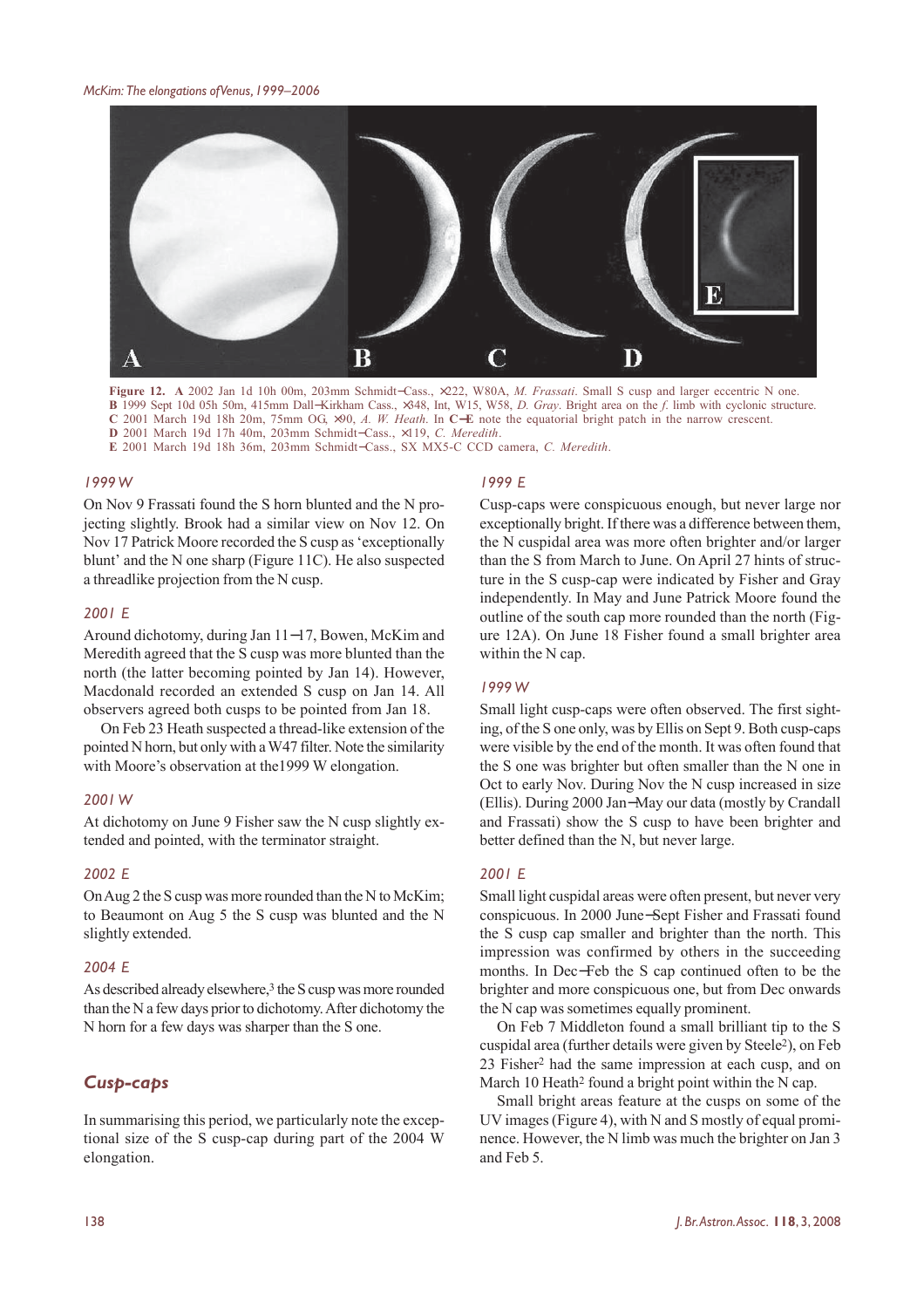#### *2001 W*

Small light cusps were often observed, the first record being by Del Valle, May 18. On May 22 and 23 (Figures 5A−B) McKim saw brightness only at the N cusp, but Fisher found both cusps bright on May 23 and 24. Only small differences in visibility were recorded during the elongation, so that the cusps seemed more or less equal during June to Sept.

During 2001 Dec 22−2002 Jan 6, Frassati (Figure 12A) was still recording a bright area centred upon the S cusp and another eccentrically located near the N cusp.

#### *2002 E*

Immediately after SC, Frassati on 2002 Jan 26 was still drawing a small bright S cusp-cap and an eccentric, larger but less bright N cuspidal area. From early May onwards, several observers agreed that small light cusp caps were present. The N and S cusp-caps remained inconspicuous and roughly equal through June−July, though on July 24 Haas found the south one clearly the brighter. The N cusp was the brighter of the two in Aug−Sept. The cusp-caps were not very evident in the UV work.

#### *2003 W*

The cusp caps were never large this elongation. A bright S cusp cap was recorded from late Nov. Both caps were seen equally well in Dec and early Jan. From Jan 9 the S cusp was generally the brighter. They seemed equal in Feb and in the scant April data.

#### *2004 E*

The S cusp-cap was more often the larger and more prominent from 2003 Sept till 2004 May. In the UV images there was little difference between the cusp-caps. However, the S limb was often brighter than the north.<sup>3</sup>

#### *2004 W*

Cuspidal light areas were noted visually during Aug−Nov. In Aug the S was almost always larger and brighter, and only on two dates were both caps reported equal. Sept−Nov: too few visual records exist for generalisations.

In the ultraviolet images (Aug−Sept), the S cusp-cap was often the larger, though sometimes the N was brighter. The S cap grew during Sept, becoming enormous in the second half of the month. During this period a horizontal dark belt cut across the large cusp-cap: see earlier. This situation mostly prevailed till late Nov when the cusps became equal. The Dec and Jan images showed the N cap as the larger.<sup>3</sup> Figures 8A−D illustrate the variable bright caps as they appeared in the UV.

#### *2005 E*

The cusp-caps were not very conspicuous visually. Early in the elongation only the S cusp was seen as a slightly lighter area (Fisher May 27, Panther June 8, and Adamoli June 26). The N cusp was not seen as a discrete area until July 19 visually, though it seems to be present on Pellier's June 18 UV image. Around dichotomy there were small, inconspicu-

ous cusp-caps. In Nov and Dec the N cuspidal area was mostly the brighter of the two, though McKim found the S cusp brighter on Dec 15.

In UV light the cuspidal areas were a bit brighter, but there were very few images obtained of the gibbous phases.

#### *2006 W*

In UV light the caps were quite large, and they were widely imaged in both hemispheres. They seem to have been roughly equal during April to Sept, though occasionally the N cap seemed a little larger or brighter (Figures 9, 10). Visually Grego found the N cusp-cap large, and brighter than the southern one, on July 12.

#### *Other bright areas*

We regard the limb brightening or 'limb band' as a constant phenomenon. The following data show that discrete light spots on the disk or at the limb show a slightly higher incidence in the southern hemisphere. Only the more prominently described features are cited here.

#### *1999 E*

Fisher found part of the S*p*. limb brighter on April 15. A similar feature was seen three atmospheric rotations later on April 27 by Heath (and perhaps Gray). McKim found a small bright area adjacent to (and apparently doubling) the S cusp cap, May 20 (Figure 1C). Frassati found a light spot at the SSE limb of the thin crescent on Aug 10.

#### *1999 W*

On Sept 10 Gray drew a bright area on the *f*. limb at the equator, within which an apparent cyclonic structure was well seen in yellow-green light but proved elusive in blue or violet (Figure 12B). A bright spot adjoined this feature's N edge. A bright patch in the S hemisphere was visible to Frassati in blue light on Sept 29. Steele recorded an apparent doubling of the S cusp on Nov 2. A bright equatorial patch on the f. limb was recorded by Heath on Nov 27. Crandall on Dec 1 and 15 found the N cusp cap apparently extended towards the equator along the f. limb. There was no sign of the feature to him on Nov 27 or Dec 5, one rotation either side of Dec 1.

#### *2001 E*

There were quite a number reported: 2000 Aug 20 (Frassati, N*p*. limb), Aug 25 (Fisher, ditto) and Sept 1 (Frassati, N*f*. limb), 2001 Jan 27 and Feb 14−17 (Heath, near S cusp2), Feb 13, 20 and March 4 (Ellis, S*p*. limb), March 5 (Middleton, *p*. limb at equator) and March 7 (Heath, N*f*. terminator). Some of these features were better seen in blue or green light. The Feb 20 limb feature was very probably a view of the Feb 17 spot at its next rotation.

All the above were unconfirmed individual impressions, but on March 19 Heath and Meredith (1740−1850 UT) both observed a large bright equatorial bright patch apparently filling the width of the narrow crescent (Figures 12C−D),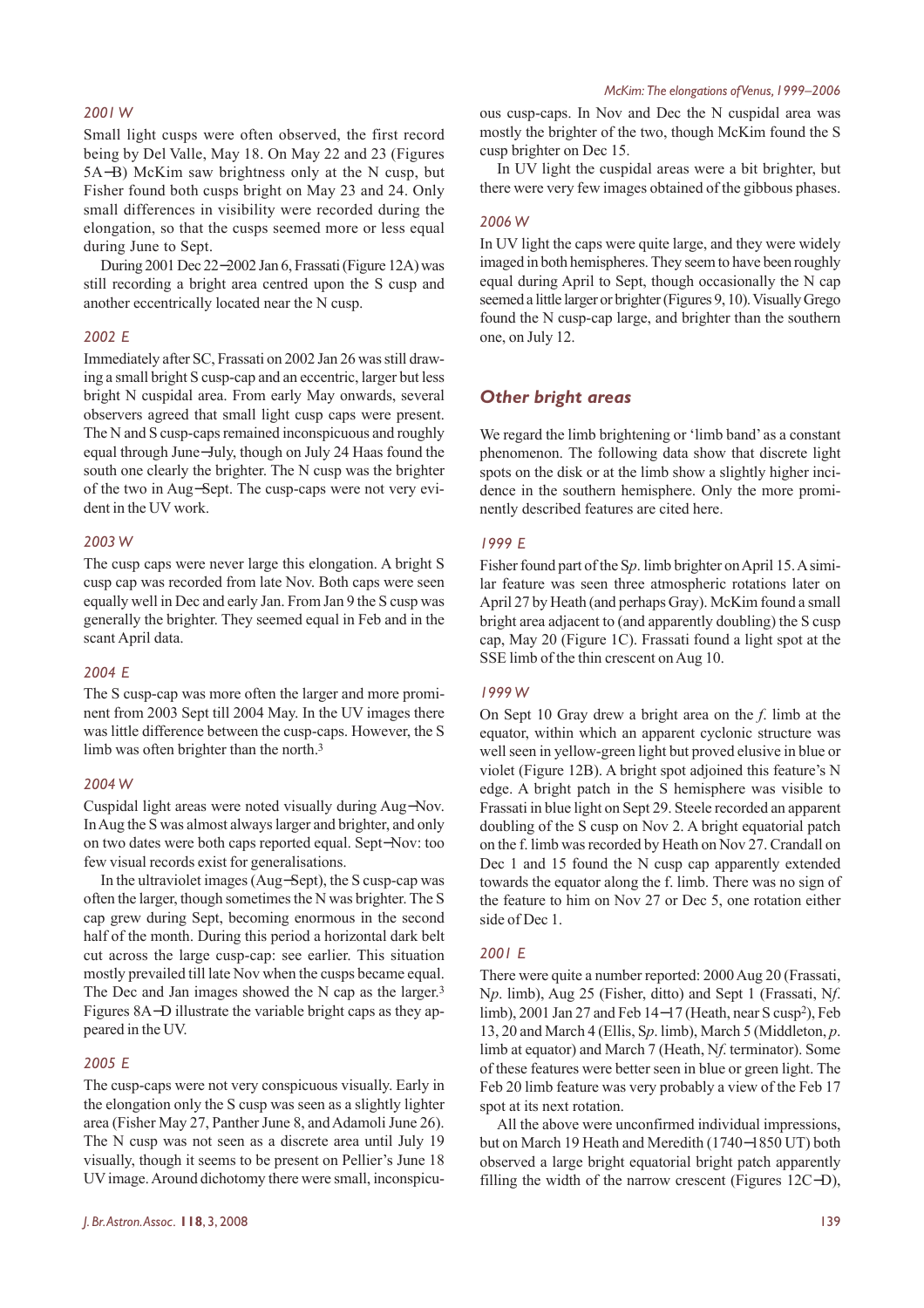which Meredith confirmed in a CCD image (Figure 12E). Frassati had not drawn the patch in good seeing at 1610 UT; contemporary observers experienced bad seeing and did not confirm the feature. Steele2,9 has discussed this marking further in a historical context.

Bright areas on mid-disk are also apparent upon David Moore's UV images of Jan 14 and Feb 5 (Figures 4C−D).

#### *2001 W*

A bright area on the S*f*. limb was reported by Del Valle on May 18, and again two atmospheric rotations later

on May 26. The same observer also reported bright areas at the *f*. limb at the equator on July 6, and at the S*f.* limb on July 13.

#### *2002 E*

Frassati, Jan 26: large elliptical bright patch in S hemisphere of the gibbous disk.

Adamoli, June 24: equatorial bright spot at *p*. limb.

Melillo, July 11 (UV image): ditto.

Haas, July 24: equatorial whitish oval near terminator.

Frassati, Sept 11: N*p*. limb brighter than usual limb brightening.

#### *2003 W*

A very small light spot was seen in the N hemisphere by Frassati, 2002 Dec 1 (Figure 7A). On Jan 6 Middleton and Wade agreed upon a discrete south equatorial bright patch.

#### *2004 E*

A very bright area was imaged in the UV by Pellier and Melillo on Feb 8; their images 5 hours apart show it rotating. On Cooper's Feb 28 image it was no longer bright. Pellier's UV images of Feb 9 and 13, and Feb 10 and 14 also show changing bright areas at the *p*. limb; Peach's Feb 19 image is similar; Pellier's March 16 image shows two nearequatorial bright areas near the *p*. limb; traces of them remained on March 28.

McKim on Feb 28 recorded a lighter halftone near the central terminator, and on April 19 in orange and white light he recorded a bright patch at the NNE limb close to the N cusp-cap which in blue light seemed engulfed by the cap. Ellis saw bright patches at the limb, on March 25 and 29 (SE; these may represent later sightings of a feature seen by Colombo, March 9), April 2 (ENE), and April 16, 23 (SE, SSE), May 6 (SSE), whilst on May 13 (six rotations after April 19) Frassati saw a light spot near the NE limb. Heath on March 30 drew a lighter patch at the terminator S of the disk centre.<sup>3</sup>

#### *2004 W*

A bright patch at the NW limb was captured by Akutsu's UV image of Aug 31, and again by Melillo on Sept 12 three rotations later. It had disappeared by Sept 20. Lighter patches on mid-disk are shown on Olivetti's violet images of Nov 19.3



**Figure 13.** (Note: **A**−**B** have north uppermost.)

**A**−**B** D. A. Peach's enhanced red light (720nm) image of 2003 Nov 10d 08h 01m. **A** The highly contrast-enhanced CCD image. Cusps extended to *ca.* 200° in length. **B** The 3D colour-coded intensity tracing from the image. No trace of the Ashen Light. **C** 2006 Jan 8d 13h 15m, 203mm Schmidt−Cass., ×203, *M. Giuntoli*. Cusp extensions.

#### *2005 E*

Pellier's June 18 UV image shows a large bright area at the SE (*p*.) limb. Violet images by Olivetti on Sept 17 and Oct 28 show a light patch just N of the equator and towards the p. limb. Adamoli reported a small bright limb patch at the SSE limb visible only with the W25 red filter, on Nov 11. On Dec 11 Longshaw drew a light patch at the terminator in the S hemisphere.

#### *2006 W*

Lindberg's May 4 UV image showed a bright patch at the WSW (*f*.) limb, and this reappeared at the next rotation on May 8. On several images the N cuspidal area appeared to extend southward along the *f*. limb, for instance to Kivits on June 10, Lindberg on July 3 and Sussenbach on July 12, 15 (Figure 10B) and 19.

#### *Cusp extensions*

Apart from the comparative notes on cusp blunting or extension around dichotomy, here and in the next section we analyse five inferior conjunctions (IC). Data in Table 3 give an indication of the relative chance of observing highly extended cusps, or the complete atmospheric ring.

#### *1999 E and 1999 W*

Venus was over 8° from the Sun at IC, so nothing more than small cusp extensions was to be anticipated. Before IC small extensions were seen by Field on July 6, Frassati on Aug 10 and by Graham, Phelps and Steele on Aug 12, all the August observations being against a bright sky. However, under transparent New Mexico skies (and much to his own surprise), Haas was able to see the complete ring from Aug 16−20 (the latter the day of IC). The observations by Haas either side of IC have been quoted *in extenso* by Baum.4 Throughout the series, Haas found that the illuminated arc was not always uniform in brightness; for example on Aug 16 he wrote of '...brighter and darker segments in the very dim cusp prolongations.' Filters had little effect on the appearances.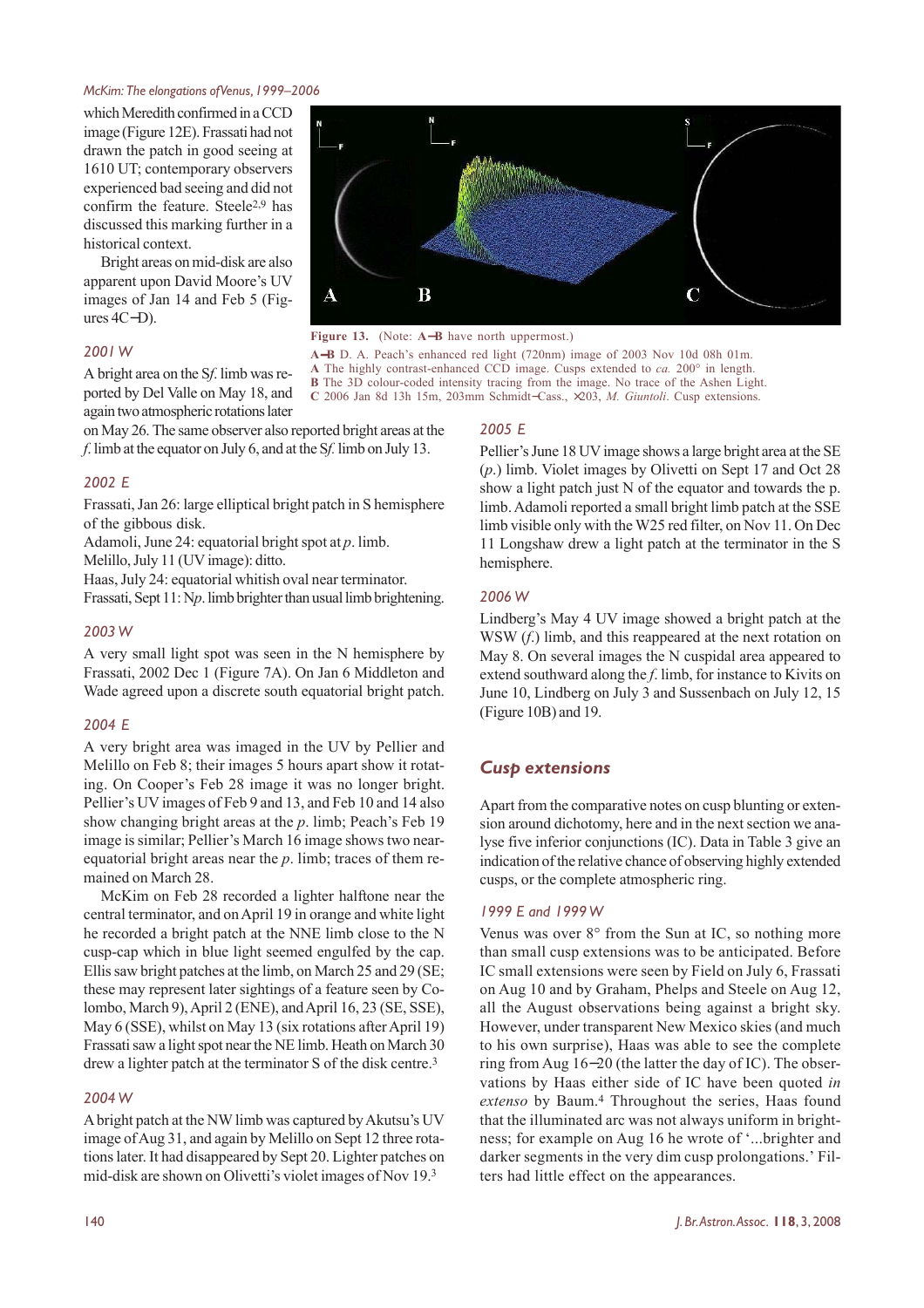After IC, slight cusp extensions were recorded by Steele on Aug 21 and 22, Parker's Aug 24 image and by Frassati, Aug 30. Haas again saw the entire 360° ring on Aug 20−25, but by Aug 27 the extension was probably incomplete as his data below show. He again found the extensions of uneven brightness and (later) of unequal length at each cusp.

| Date(s)      | maximum angular extension $(°)$ |
|--------------|---------------------------------|
| Aug $20-25$  | 360                             |
| Aug 27, 30   | 290                             |
| Aug 28       | 260                             |
| Aug 29, 31   | 240                             |
| Sept $2-6$   | $230 - 235$                     |
| Sept 7, 9    | 220                             |
| Sept $10-18$ | $205 - 210$                     |
| Sept 25, 30  | $190 - 195$                     |

#### *2001 E and 2001 W*

Before IC, small cusp extensions of 10° or more at either cusp were reported from Feb 23 onwards. Schmude found 18−20° extensions at each cusp on March 22 and 25. Melillo also imaged small extensions on March 25.

Few observations were made immediately after IC: Giuntoli found slight cusp extensions on April 1. Schmude on April 19 found a 10° extension at each cusp, and over the next few weeks reported progressively smaller extensions.

#### *2002 E and 2003 W*

Due to close proximity to the Sun at IC, this was a favourable opportunity to see long cusp extensions and the complete atmospheric ring. Prior to IC, Frassati recorded small extensions on Oct 26, but given the unfavourable declination around IC, the best views were by Haas from New Mexico. Haas recorded the angular length of the crescent:

| Date(s)    | maximum angular extension $(°)$ |
|------------|---------------------------------|
| Oct $19$   | 250                             |
| Oct $25$   | 300 (360 suspected)             |
| Oct 28, 29 | 360                             |

Following IC, Frassati recorded extensions on Nov 5, and Peach's enhanced red light image of Nov 10 (Figures 13A–B) shows the crescent extended to *ca*. 200° in length, but the following series by Haas was obtained at higher altitude upon more transparent skies:

| Date(s)     | maximum angular extension $(°)$ |
|-------------|---------------------------------|
| Nov 5       | 360                             |
| Nov $6$     | 290                             |
| Nov 7       | 270                             |
| Nov 8, 9    | 250                             |
| Nov $11-13$ | $225 - 230$                     |
| Nov $14-19$ | $215 - 220$                     |
| Nov 21, 23  | $195 - 200$                     |

The complete ring was best seen at very low power and with a red filter. On Nov 14 the extensions were visible through a 320mm reflector but not with a small refractor. Apparent mottling of the unilluminated hemisphere *and* of the surrounding sky was often reported by Haas.

#### *2004 E and 2004 W*

Prior to IC, Haas again made the most systematic records: for him, greatest extension to about 270° was seen on June 2.

| <i>Observer</i> | Date(s)        |             | max. angular extension $(°)$ |  |
|-----------------|----------------|-------------|------------------------------|--|
| Haas            | Apr $15-May$ 1 | $182 - 185$ |                              |  |
| Haas            | May $2-14$     | $185 - 195$ |                              |  |

*J. Br. Astron. Assoc.* **118**, 3, 2008 141

|                  | McKim: The elongations of Venus, 1999-2006 |             |  |
|------------------|--------------------------------------------|-------------|--|
| Haas             | May 17-28                                  | $205 - 220$ |  |
| Fisher           | May 19                                     | 185         |  |
| Fisher           | May $22$                                   | 225         |  |
| Fisher           | May 23                                     | 215         |  |
| Frassati         | May 24-25                                  | 205         |  |
| Haas             | May $30$ -Jun 4                            | $225 - 270$ |  |
| Frassati         | Jun 3                                      | 230         |  |
| Ikemura (CCD)    | Jun 5                                      | 240         |  |
| Pellier (CCD)    | Jun 5                                      | 250         |  |
| Lawrence (CCD)   | Jun $6$                                    | 250         |  |
| Lazzarotti (CCD) | Jun 6                                      | 255         |  |

Hendrie also observed on June 5: 'Crescent very thin... at moments of best seeing is a complete ring.' And many observers would see a fringe of light around Venus' dark limb as she neared (or ended) her transit across the Sun's disk on June 8.3

Following IC, a number of significant cusp extensions feature on Niechoy's drawings, June 12−26. The crescent was *ca.* 210° long on Pellier's June 12 image.3

#### *2005 E and 2006 W*

Although the angular separation at IC was again favourable, the declination was not. Prior to IC, slight cusp extensions were drawn by Longshaw on Dec 27 and by Ellis and McKim on Dec 31 (with the S cusp the more extended on both dates), by McKim on Jan 1 and Giuntoli on Jan 8 (Figure 13C). Adamoli observed from Italy with the planet higher in the sky, and on Nov 11, 17, 18, 21, Dec 1, 22 and Jan 9 he suspected very faint cusp extensions of 20−30 at each cusp which may have been traced much further round the dark limb. This series began at unusually high (nearly half) phase, but such observations are not unprecedented.11 On Jan 12, Adamoli found that the crescent extended to 315°, and next day (IC) at very low power (×40) he could persistently glimpse the entire circle in white light or through W15, 25 or 44A filters.

After IC, some of Niechoy's drawings showed cusp extensions.

#### *Ashen Light*

Again we report five IC periods. The 'darker than sky' aspect of the dark side during the crescent phase is regarded as purely illusory, but we shall need to mention it sometimes. Gray's 1999 W observations of Oct 3 were the most detailed records of the true Ashen Light (AL), though other sightings from 1999 E, 1999 W, 2003 W, 2004 E and W, 2005 E and 2006 W also seem objective. All these sightings were made upon a twilight or dark sky. Unless otherwise stated the whole of the night side was illuminated. Mere suspicions of the AL are almost entirely excluded from the following discussion.

Niechoy made the most complete searches for this phenomenon. The Director has not included any of Niechoy's reports of the AL apparently being visible in daylight, nor where it was reported only by the use of filters but not in white light. Niechoy made more positive sightings of the AL during the period 1991−1998 than during 1999−2006. Of his positive sightings, the AL mostly appeared grey or brown.

#### *1999 E and 1999 W*

A pre-IC report by Brook on June 18 (60mm OG) was negated by the work of three others with larger apertures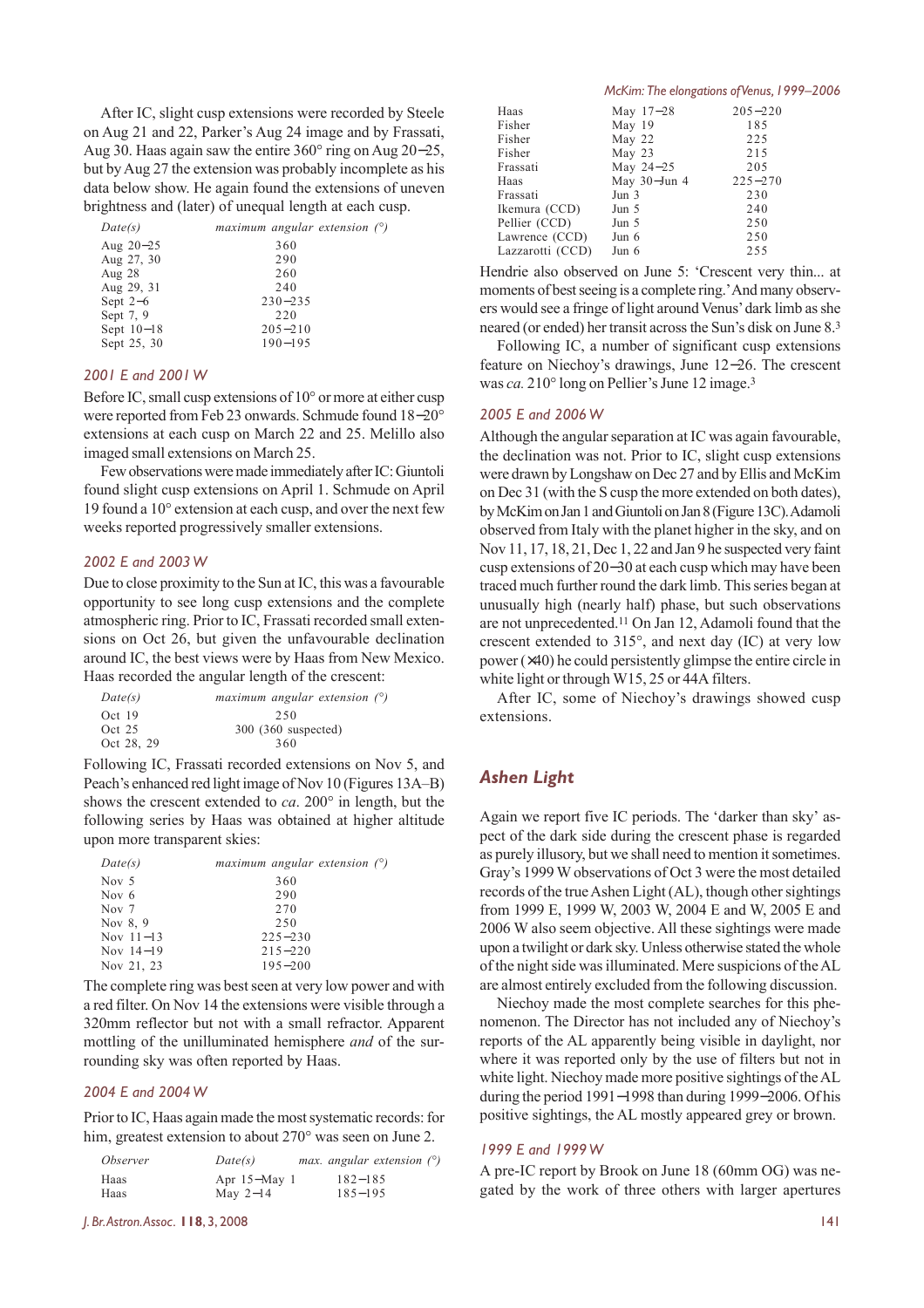

**Figure 14.**

**A** 1999 Oct 3d 05h 40m, 415mm Dall−Kirkham Cass., ×348, W22, *D. Gray*. **B** 1999 Oct 3d 05h 50m, 415mm Dall−Kirkham Cass., ×348, W23A, *D. Gray*. In **A** & **B** Gray observed the AL to be clearly brighter than the sky, irregular in brightness and tawny-grey in tone. **C** 2006 Jan 2d 08h 30m, 310mm refl. & ATK-2HS SC990 CCD camera with 1000nm filter, *T. Ikemura*. Nightside bright in the infrared.

(Heath, McKim and Steele). In an Ashen Light paper10 Baum described in more detail how Field (confirmed by Barker) reported the AL on July 6. In support of the latter, Niechoy found the AL definitely present and warm-tinted on July 2.

The series of cusp extensions reported by Haas either side of IC has already been described; Baum4 has also quoted some of Haas' dark side observations. Haas found the dark side apparently darker than the sky during Aug 16−20, and again after IC up till Sept 18, an effect which must have been illusory (at least at this IC, with Venus too far from the Sun to have been silhouetted against the brighter, inner part of the solar corona). It is interesting that Haas also found the dark side mottled on many dates, an impression perhaps enhanced through a W25 red filter. However, his later work for the 2002 IC (see below) would point to the mottling as being another illusion, when the observer found the surrounding sky similarly affected.

Of the other post-IC data, Gray observed the AL without doubt on Oct 3, and found it brighter than the sky and tawnygrey in tone, although it was not seen by Heath with a smaller aperture at that time. Gray found that part of the dark hemisphere was brighter than the rest, as illustrated here (Figures 14A−B). Further details were given by Baum.10 On Oct 12 Niechoy also was definite about having observed the greycoloured AL; Heath (mediocre seeing) and Steele (smaller aperture) on the same date did not report it.

#### *2001 E and 2001 W*

Prior to IC, Frassati suspected the AL brighter than the sky on Feb 12 with the planet out of the field but concluded the effect was due to eyepiece reflection. McKim saw nothing on the same evening against a dark sky. Steele carried out a systematic search during Feb−March using an occulting bar, with equally negative results. Melillo made long exposures by CCD in an attempt to record the AL on Feb 17, 22 and 27, and March 10, 18 and 25 in red light (W25), and in IR on Feb 22 and 27: all results were negative.

No definite reports following IC are to hand, though Del Valle reported a suspicion of the AL on June 2.

#### *2002 E and 2003 W*

During his pre-IC observations Haas often recorded the wellknown illusion whereby the dark side of the planet appears darker than the sky. As noted in the foregoing section on several dates he found the dark side apparently mottled. However, he always had the impression that the surrounding sky was equally mottled. This latter impression continued post-IC. Niechoy also recorded the dark side apparently darker than the sky. Therefore there were no objective records of the AL pre-IC.

Post-IC, there were several positive reports of the dark side appearing lighter than the sky. Middleton found the AL present on Dec 1 (with a brighter area in its Sp. quadrant), but it was not seen at all by Frassati at the same hour. Niechoy had suspicions of the AL on Dec 11, 12 and 20, and described it as definitely present and brownish on Dec 10 and Jan 8. Haas did not record the true AL. Peach made a search for the AL by CCD on Nov 10, with a negative result (Figures 13A−B).

#### *2004 E and 2004 W*

Reports of the AL in early April do not seem objective. On May 18 Niechoy reported the AL as slightly lighter than the sky, and grey, whilst on May 19 Haas reported having seen a faint outline of the dark limb. These sightings may therefore have been real; also, they coincide with Pellier's records of nightside IR emission.

After IC, Adamoli reported the AL on June 28, as did Niechoy on July 23.3

#### *2005 E and 2006 W*

Prior to IC, on Nov 11, 17, 18, 21, Dec 9 and 22, Adamoli (125mm Mak−Cass.) had repeated suspicions of a faint grey AL. This was reported on dates where faint cusp extensions (see earlier) that had partly outlined the dark limb had also been suspected. It was best seen with a W25 red filter, and was not seen at all in blue light. No occulting bar was used, and Adamoli is not certain the AL was recorded. Longshaw on Dec 11, 17 and 27 also suspected a fleeting coppery glow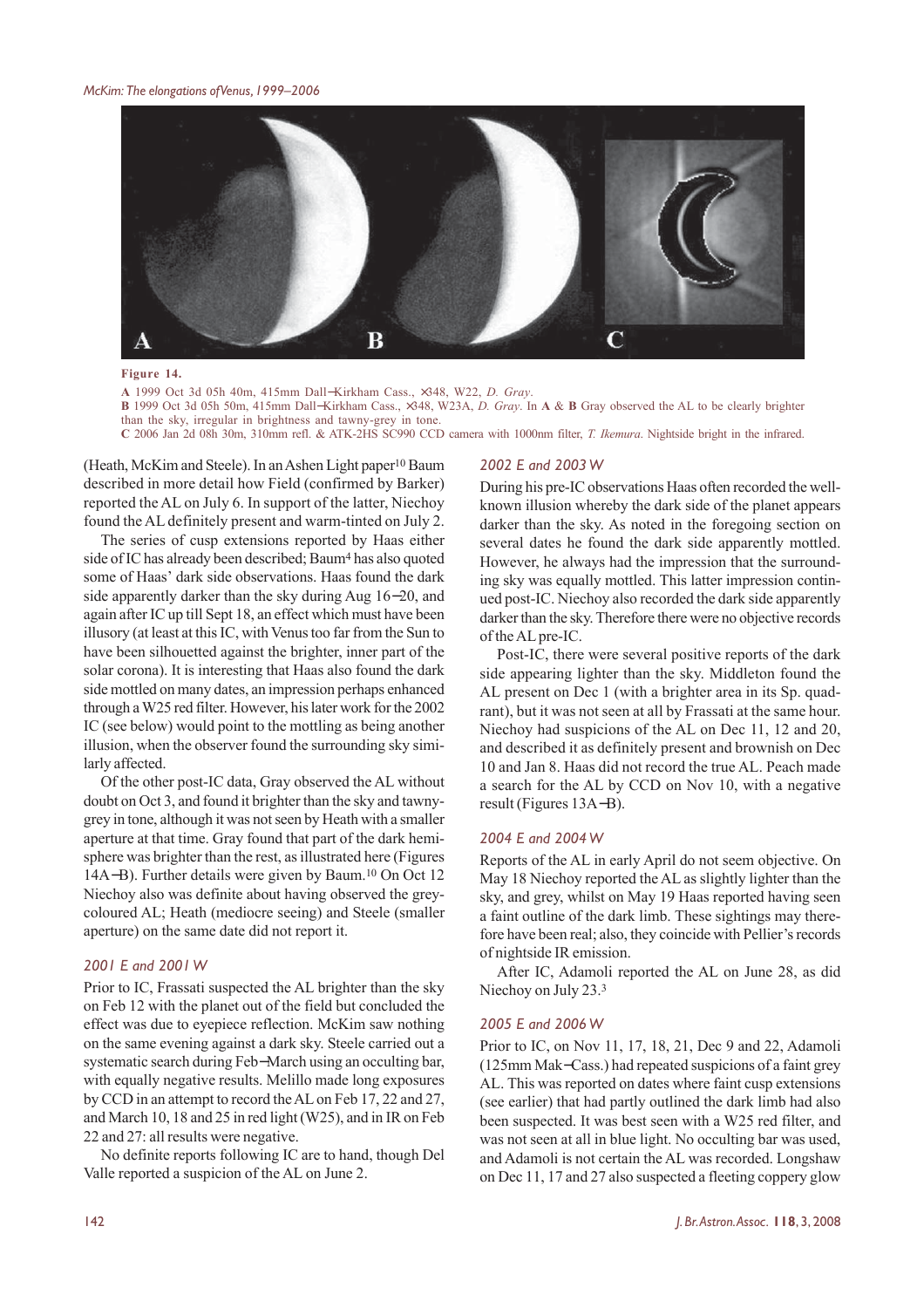on the nightside. McKim failed to see the AL visually on Nov 16, 20, Dec 3, 8, 12, 15 or 31. Arditti attempted to image the AL or IR emission at a variety of wavelengths (excluding1000nm) but did not succeed.

Post-IC, the AL was reported only by Niechoy, and he found it visible only near the terminator, on March 8 ('yellowish') and 13 ('grey-brown').

### *Nightside thermal infrared emission*

Another highlight of the 1999−2006 epoch was the imaging of the nightside thermal IR emission from the planet, and even an indication of coarse surface topography in the same images. To avoid excessive irradiation, such data can only be obtained with a narrow crescent, but the solar elongation must not be too small.

#### *2004 E*

By overexposing and stacking multiple images of the bright crescent, Pellier was able to record infrared emission from the dark hemisphere at  $\lambda = 1$  micron (1000nm) at all six attempts during May 12−21. The images showed albedo features, stable over several days, corresponding to actual topography. The dark patches (illustrated in Figure 7, Ref. 3) may correspond with elevated (and cooler) terrain about *Phoebe Regio* and *Beta Regio*.

#### *2005 E*

Pellier was again able to image the nightside thermal emission (at  $\lambda$  = 1 micron) on Dec 18. Between Dec 24 and Jan 2, Ikemura (Figure 14C) succeeded on five dates, and Melillo was also successful (though more troubled by glare) on Dec 23 and 30. Ikemura's images of Dec 29, Jan 1 and 2 (Figure 14C) show signs of surface topography.

#### *2006 W*

Following IC, Ikemura (Jan 28) again secured 1-micron infrared images showing the nightside thermal emission.

### *Infrared observations of the sunlit disk*

Infrared CCD observations prior to 2004 were obtained (in particular by Melillo), but lacked the necessary resolution to have revealed the typical, very low contrast features.

#### *2004 E*

Observations were mostly obtained at  $\lambda = 1$  micron. The following extract describes the general appearance of all such images: 'Observations with infrared filters revealed a dusky terminator and a bright limb that sometimes extended to the cusps. The latter were no brighter than the limb, and tended to appear dark in IR. Any albedo markings imaged rarely corresponded with the UV features; most characteristic were extremely diffuse dusky shadings near the cusps and faint horizontal bands.'3

#### *2004 W*

No bright areas upon mid-disk were recorded by any of the IR images, except Akutsu's of 2004 Nov 9 and Olivetti's of Nov 6, 19, 20 and 26. Analysis of two near-equatorial bright patches (latitude 0−14°N) suggested a rotation period of 4.99±0.01d.3 Other images (using 780−1000nm filters) occasionally revealed fugitive horizontal dusky bands including cusp-collars.

#### *2005 E*

The general comments from 2004 E would again apply, with only the slightest hints of banding on a couple of the best images. No bright spots were seen.

#### *2006 W*

Arditti, Ikemura and Peach occasionally imaged cloud structures in the form of vague low-contrast lighter and darker areas. Peach's best images of April 20 portray several thin dusky bands slightly inclined to the equator. The polar areas were never bright in the infrared, and were sometimes rather shaded. The markings in the IR, when visible, were clearly different (but not in inverse relation) to those imaged simultaneously in the UV (Figure 9).

### **Solar transit**

Venus was in transit across the face of the Sun on 2004 June 8. Very full accounts were published at the time, so we shall not give further details here.<sup>3,12,13</sup>

### **Lunar occultation**

Venus was occulted by the Moon on 2004 May 21. A note was included in the 2004 Report.3



**Figure 15.** 2005 June 27d 18h 53m, 175mm Mak−Cass., ×120 with digital camera, *J. C. Vetterlein*. Conjunction of Mercury (lower left) with Venus (upper right).